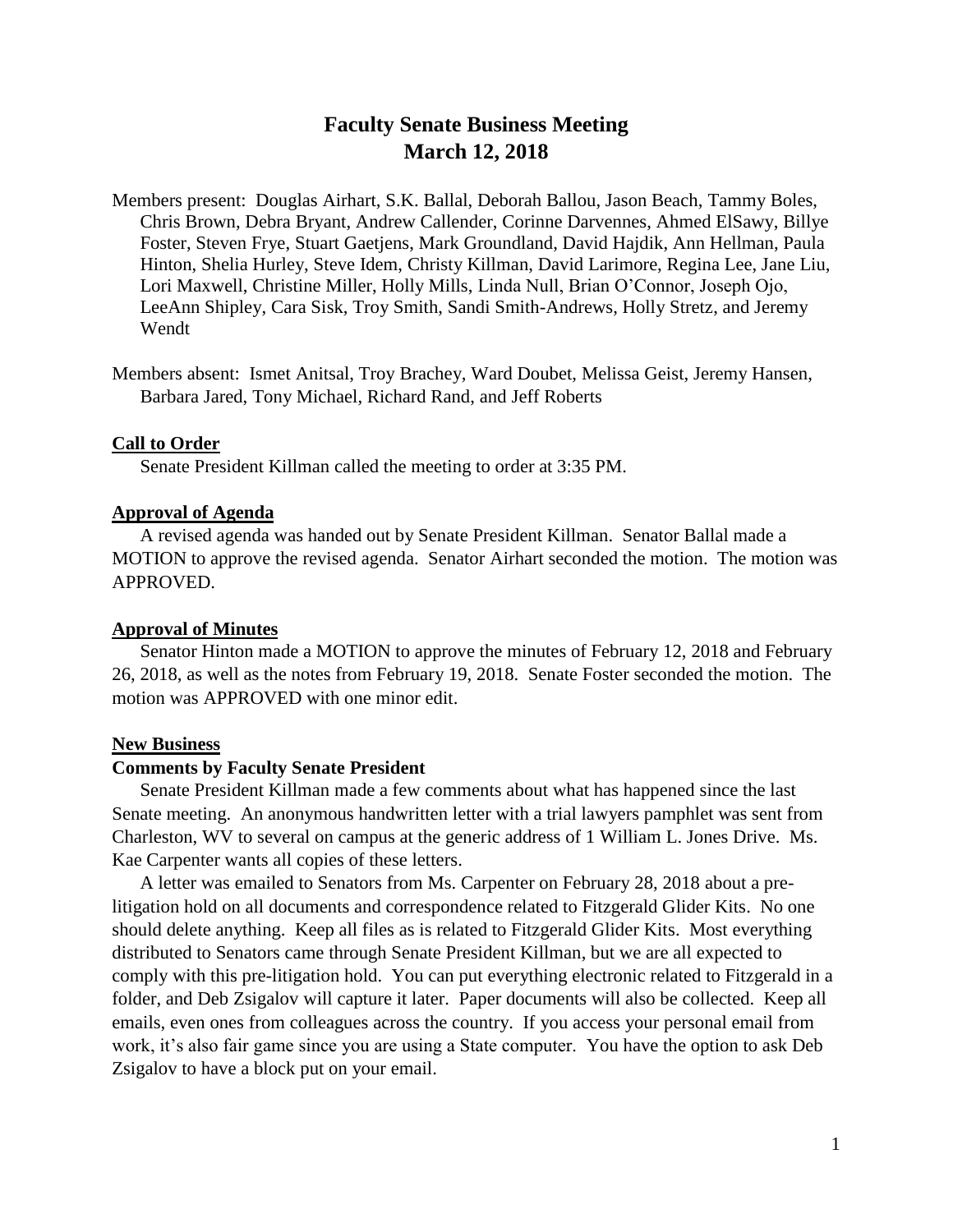Senator Hinton reached out about plans for the upcoming TUFS meeting the first weekend in April. Senator Roberts has also done some planning for this. The TUFS meeting will begin Friday evening, and last through Sunday morning. They will discuss some State-wide issues, and invite speakers. Everyone is invited to come listen. Senate President Killman will send the agenda to everyone.

Nominating Committee Report – No one from the Nominating Committee was prepred to give a report.

## **President's Contract**

Senator Geist emailed a template of a 5-year contract for a university president. The floor was open for discussion. The Board's Executive Committee voted to take the proposed contract to the full Board for a vote of approval. Senators questioned how the Executive Committee selected, and why the faculty representative isn't on the Executive Committee, but this may be because she's on the Academic and Student Affairs subcommittee.

Previously, most past presidents at Tech have retired. Senators asked why a contract is needed when you have a president who is also tenured in an academic department. There is no removal policy. The policy states some reasons for termination with cause that would also result in losing his tenured faculty appointment. Termination without cause would give him a lump sum of money. This contract doesn't mean much, since the President serves at the pleasure of the Board. Some are worried about the timing of this in light of our recent national attention. The recent AAUP resolution has asked the Board to take this off the table. President Oldham should have some kind of letter of employment agreement, since he's not under contract right now. This contract also includes performance salary increases. State-mandated raises are not included in his salary. The Board initiated the desire to have a contract for the President.

Senators would like Senate President Killman to talk to Board Chair Tom Jones to see what their thoughts are behind having this contract. Let's also ask the President how he feels about it. Is there a conflict of interest with Ms. Carpenter being secretary of the Board, as well as University Counsel? Who asked Ms. Carpenter to draw up this contract? A request was made to table this until after investigation is completed on other matter. Tom Jones once said the faculty voice would come from the Faculty Senate. Jeremy made a MOTION to ask the Board to postpone their vote on the President's contract until after the research misconduct investigation has concluded. It was seconded by Senator Maxwell. The motion was APPROVED with two abstentions.

## **Administrator Evaluations**

Senate President Killman told President Oldham we were talking about administrator evaluations in the Senate, and this discussion comes up every year. Why are we doing these if no one knows the outcomes of these? Response rates are low, usually about 20% or less. No one has ever lost their job based on these evaluations, nor for the IDEA evaluations. In research, a 30% response rate is acceptable if it's random. Qualtrics now administers this survey. Who sees President Oldham's evaluations? Maybe we can ask the Board for an overall summary. A bigger issue is why the response rate is so low. What positive effect do we expect to accomplish by seeing these evaluations? Some senators think the entire Board should see the President's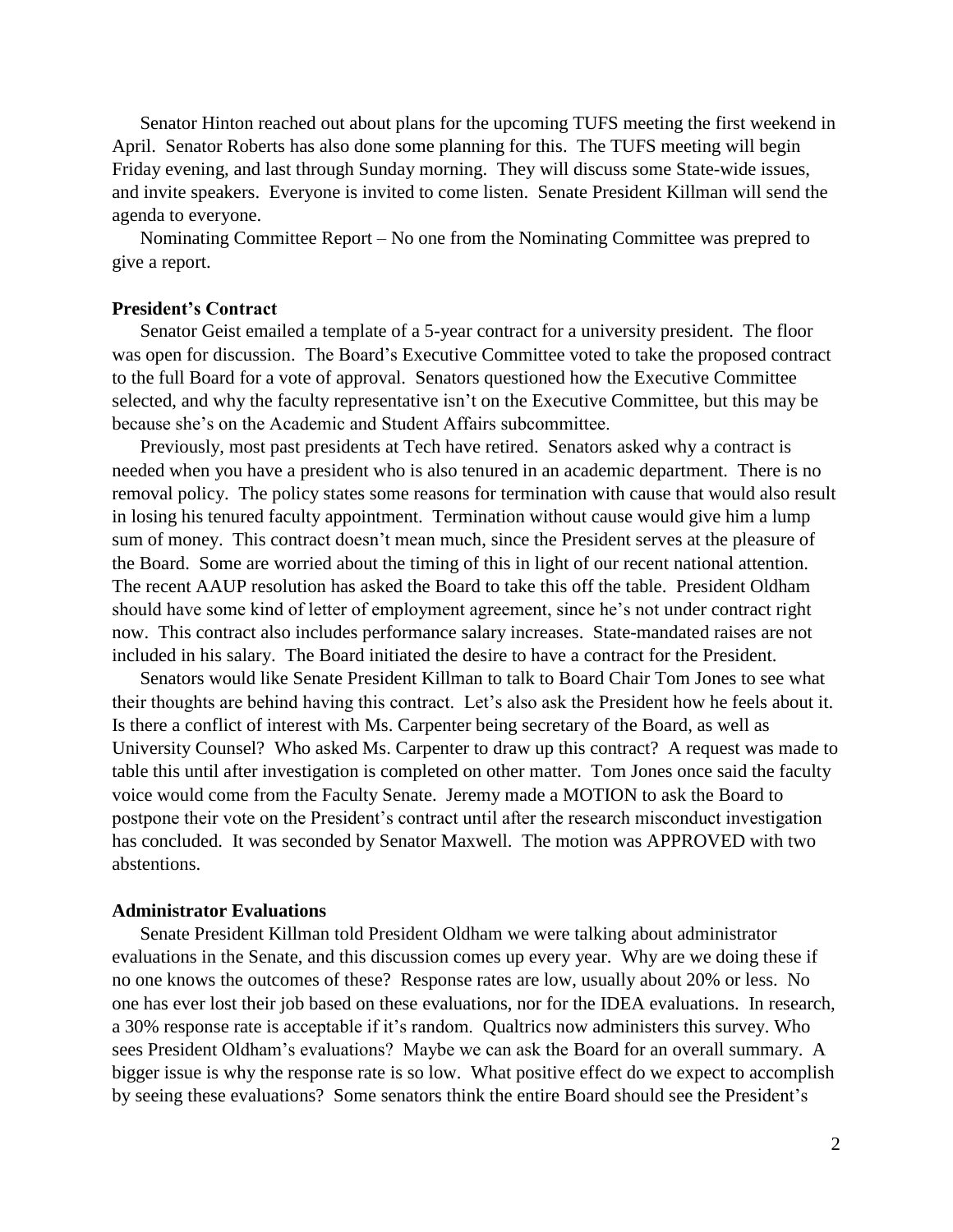evaluations, not just the Executive Committee. Senator Ballou made a MOTION that we ask the Executive Committee of the Board of Trustees to take into consideration the administrator evaluations for the President when they evaluate his performance. It was decided to postpone this until the Senate meets with the President next week.

# **Questions for the President**

- 1. What is going on with the Graduation Office? It is considered a privilege for a student to walk in spring commencement if they are graduating in the summer. This year, someone randomly decided that too many are doing this, so they cut off students if they have more than 6 credits left to complete. Substitution forms were filed, but not processed yet by the Graduation Office. All exceptions are being denied, because they all go through the same person, not a committee.
- 2. At UTK, there is talk about post-tenure review. Senators want to know where the President stands on this.
- 3. Senators are interested in the response rate on administrator evaluations.
- 4. Outsourcing updates and cost savings

# **Old Business**

# **Tenure & Promotion**

Senators asked if there will be salary increases for instructors and lecturers when promoted. We might suggest to the President a certain percent or a fixed amount. Senators Roberts and O'Connor are now reviewing tenure and promotion documents, as proof-readers. Should there be a layer of evaluation between people of the same rank?

## **Outsourcing**

Senator Smith drafted a resolution regarding outsourcing at Tech. This was distributed earlier today on the back of the revised agenda. Originally, outsourcing custodial services was to save Tech money. The University of Memphis did a study on Tech showing that there has not been much in cost savings. It would be good to get some actual numbers. What are we really after with this resolution? Some outsourcing has worked well, such as food services and the bookstore. The benefits custodians receive are worth more than their pay. We need to ask who is benefitting now. Senator Smith will send the link to the UM study to Senators. The SSC contract is up April 30<sup>th</sup>. It is timely to have this conversation with President Oldham next week about this. Senate President Killman recommended we listen to President Oldham, and then April  $3<sup>rd</sup>$  put a resolution together if we decide to go that route. Think about questions to ask President Oldham, and think about a resolution.

### **Other Such Matters**

Senator Stretz spoke about workload, as discussed at a recent University ad hoc committee meeting. Other universities are working to update their workload policies, but Tech doesn't have one yet. The committee's faculty members are setting up a rubric for credit hours and work hours, and tie it to the Agreement on Responsibilities. There are differences between